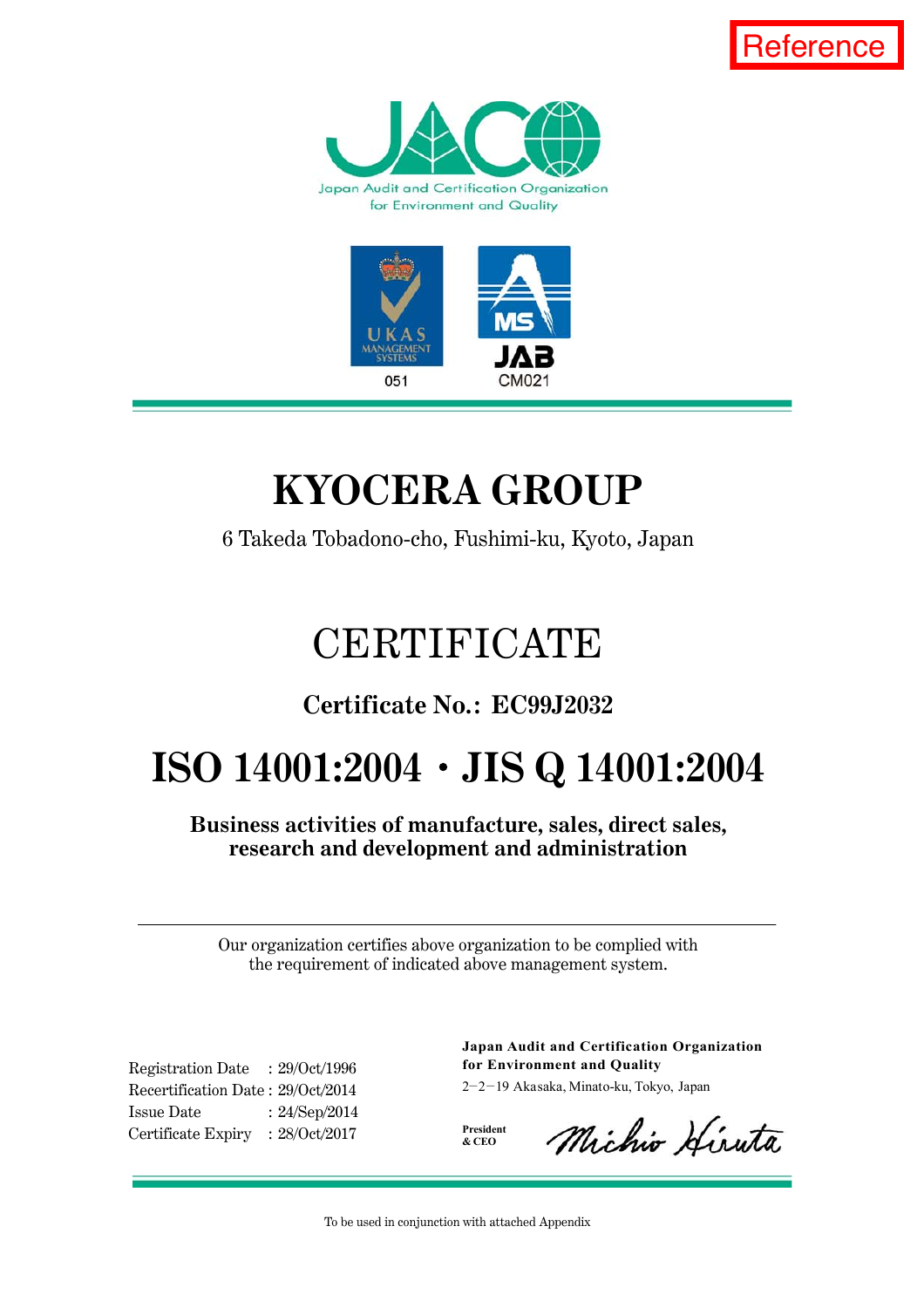

 $\bf APPENDIX$  1/28

# **KYOCERA GROUP**

KYOCERA Corporation Headquarters, Sales Office Group Headquarters 6 Takeda Tobadono-cho, Fushimi-ku, Kyoto, Japan 【Business of Headquarters Sales】 The Inamori Library 9 Takeda Tobadono-cho, Fushimi-ku, Kyoto, Japan 【Cultural Affairs】 Kyocera Keiaikan 46 Nishiserikawa-cho, Shimotoba, Fushimi-ku, Kyoto, Japan 【Related welfare】 Sapporo Sales Office Sapporo MN Bldg. 10F, 3-3 Kitaichijo-nishi, Chuo-ku, Sapporo, Hokkaido, Japan 【Sales】 Tohoku Sales Office Aoba Street Praza Bldg. 6F, 3-2-1 Chuo, Aoba-ku, Sendai, Miyagi, Japan 【Sales】 Utsunomiya Sales Office Sumitomo Seimei Utsunomiya 2 Bldg. 8F, 1-4-22 Odori, Utsunomiya, Tochigi, Japan 【Sales】 Takasaki Sales Office Hara Jisho2 Bldg. 2F, 4-11 Sakae-cho, Takasaki, Gunma, Japan 【Sales】

| Certificate No.                   | : EC99J2032   |
|-----------------------------------|---------------|
| <b>Registration Date</b>          | : 29/Oct/1996 |
| Recertification Date: 29/Oct/2014 |               |
| Issue Date                        | : 24/Sep/2014 |
| Certificate Expiry                | : 28/Oct/2017 |

**Japan Audit and Certification Organization for Environment and Quality** 

2-2-19 Akasaka, Minato-ku, Tokyo, Japan

**President & CEO** 

Michio Hiruta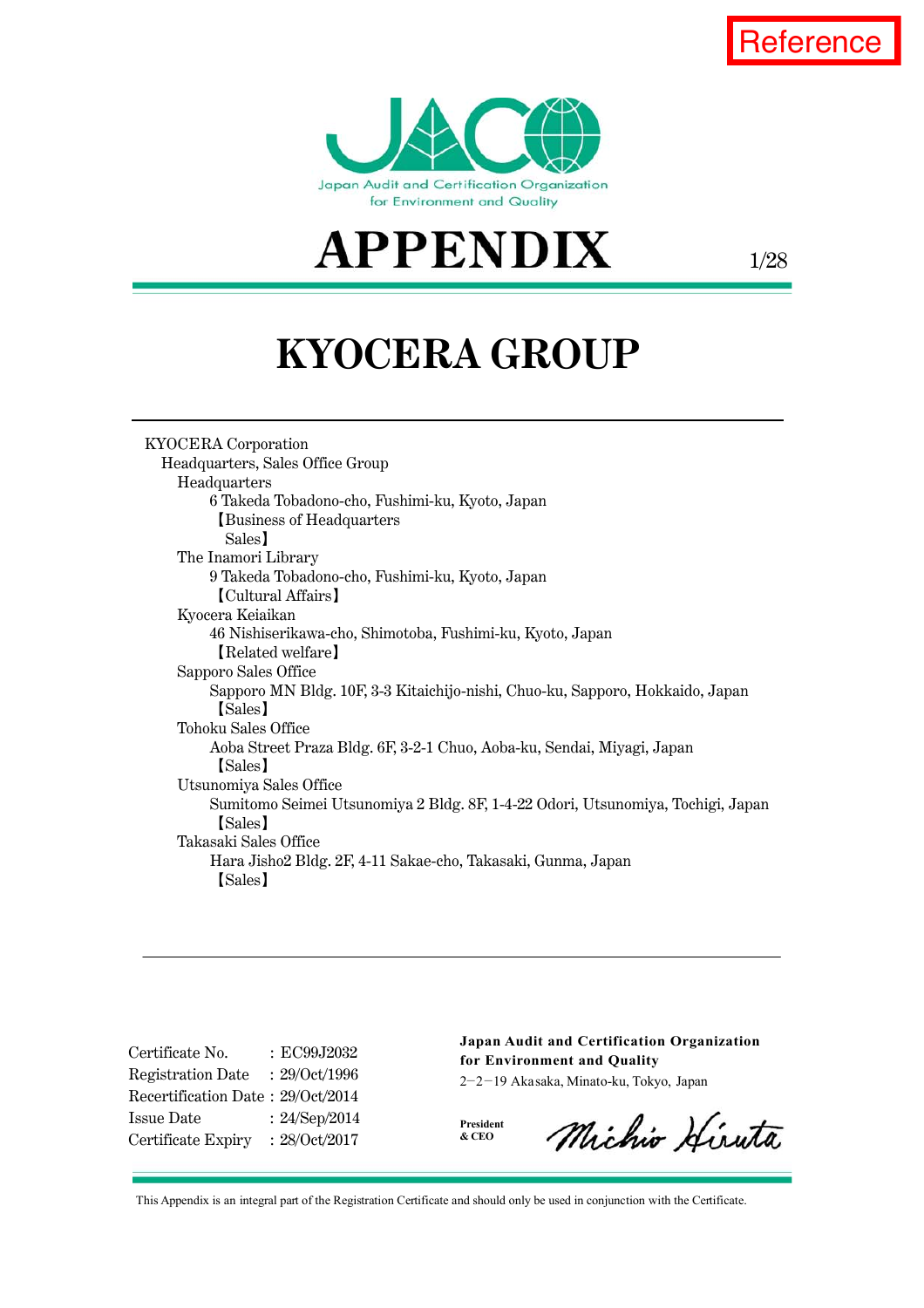



Nagaoka Sales Office Mitsui Seimei Nagaoka Bldg. 9F, 2-1-1 Higashisakanouemachi, Nagaoka, Niigata, Japan 【Sales】 Okegawa Sales Office 1715-1 Sakata, Okegawa, Saitama, Japan 【Sales】 Omiya Sales Office Omiya Nishiguchi Daiei Bldg. 2F, 2-287 Sakuragi-cho, Omiya-ku, Saitama, Japan 【Sales】 Chiba Sakura Office 1-4-3 Osaku, Sakura, Chiba, Japan 【Research and development of solar panel】 Tokyo Yaesu Office 2-3-14 Yaesu, Chuo-ku, Tokyo, Japan 【Sales】 Tachikawa Sales Office Faret East Bldg. 5F, 2-34-7 Akebono-cho, Tachikawa, Tokyo, Japan 【Sales】 Tokyo Harajuku Office Kyocera Harajuku Bldg. 2F, 6-27-8 Jingumae, Shibuya-ku, Tokyo, Japan 【Sales】 Kanto Logistics Service Logistics Park Nodafunagata. 2F, 2-1-3 Izumi, Noda, Chiba, Japan 【Physical distribution】 Atsugi Sales Office Pastral Bldg. 4F, 1-8-6 Asahi-cho, Atsugi, Kanagawa, Japan 【Sales】 Kanazawa Sales Office KEARNY PLACE KANAZAWA Daini 4F, 7-8 Konohanamachi, Kanazawa, Ishikawa, Japan 【Sales】

Certificate No. : EC99J2032 Registration Date : 29/Oct/1996 Recertification Date : 29/Oct/2014 Issue Date : 24/Sep/2014 Certificate Expiry : 28/Oct/2017

**Japan Audit and Certification Organization for Environment and Quality** 

2-2-19 Akasaka, Minato-ku, Tokyo, Japan

**President & CEO** 

Michio Hiruta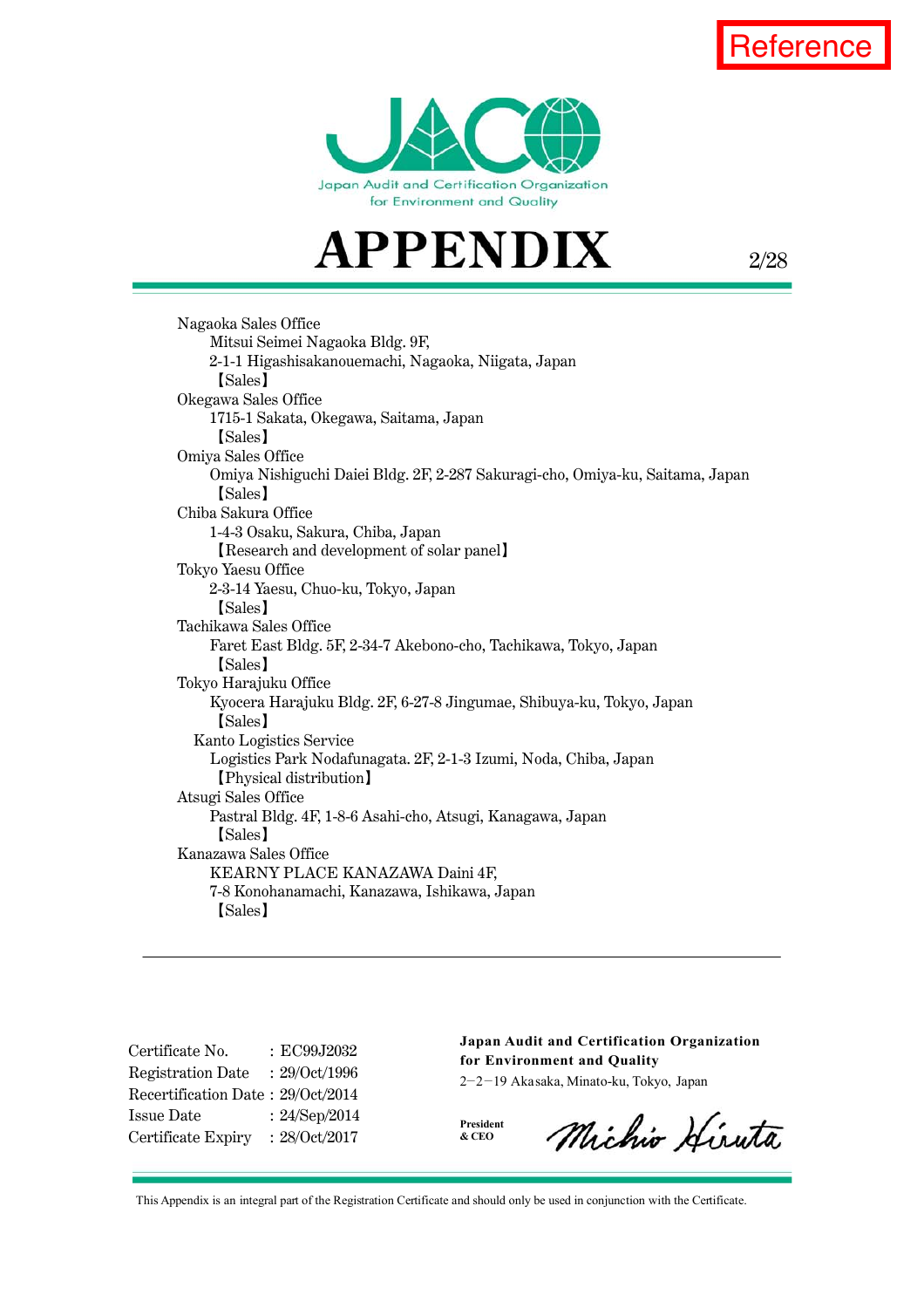



Matsumoto Sales Office Matsumoto Daiichi Bldg. 7F, 2-5-26 Fukashi, Matsumoto, Nagano, Japan 【Sales】 Hamamatsu Sales Office Hamamatsu Tenma Bldg. 4F, 311-14 Tenma-cho, Naka-ku, Hamamatsu, Shizuoka, Japan 【Sales】 Nagoya Sales Office Sumitomo Seimei Chikusa New Tower Bldg. 12F, 3-15-31 Aoi, Higashi-ku, Nagoya, Aichi, Japan 【Sales】 Mikawa Sales Office 1-6-27 Mikawaanjohigashimachi, Anjo, Aichi, Japan 【Sales】 Osaka Sales Office Shin-Osaka Daiichi Seimei Bldg. 13F, 3-5-24 Miyahara, Yodogawa-ku, Osaka, Japan 【Sales】 Himeji Sales Office Asahi Seimei Himejiminami Bldg. 5F, 61 Toyozawa-cho, Himeji, Hyogo, Japan 【Sales】 Okayama Sales Office Aioi-Nissay-Dowa-Sompo Okayama Bldg. 4F, 10-16 Togiya-cho, Kita-ku, Okayama, Japan 【Sales】 Hiroshima Sales Office Meiji-Yasuda-Seimei Hiroshima Noborimachi Bldg. 9F, 13-11 Noborimachi, Naka-ku, Hiroshima, Japan 【Sales】 Kyushu Sales Office HAKATA PRIME EAST Bldg. 6F, 2-10-35 Hakataekihigashi, Hakata-ku, Fukuoka, Japan 【Sales】

| Certificate No.                   | : EC99J2032   |
|-----------------------------------|---------------|
| <b>Registration Date</b>          | : 29/Oct/1996 |
| Recertification Date: 29/Oct/2014 |               |
| <b>Issue Date</b>                 | : 24/Sep/2014 |
| Certificate Expiry                | : 28/Oct/2017 |

**Japan Audit and Certification Organization for Environment and Quality** 

2-2-19 Akasaka, Minato-ku, Tokyo, Japan

**President & CEO** 

Michio Hiruta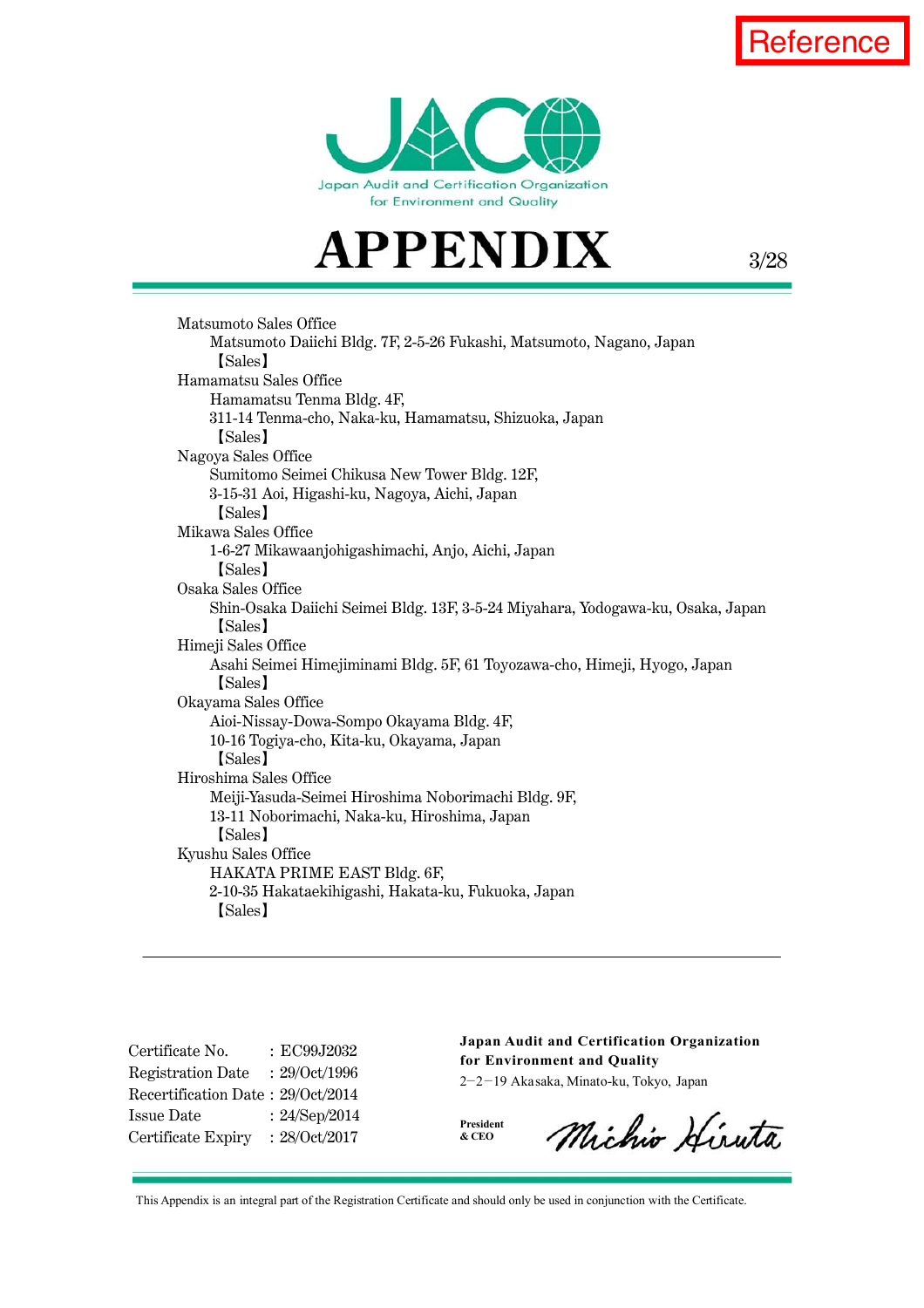





Okinawa Sales Office Jiburaruta-Seimei-Okinawa-Naha Bldg. 9F, 2-14-1 Kumoji, Naha, Okinawa, Japan 【Sales】 Crescent Vert Ginza Store Kyukyodo Bldg. B1F, 5-7-4 Ginza, Chuo-ku, Tokyo, Japan 【Jewelry sales】 Crescent Vert Kyoto Store HOTEL NIKKO PRINCESS KYOTO 1F, Karasuma-takatsuji-higashi-iru, Shimogyo-ku, Kyoto, Japan 【Jewelry sales】 Crescent Vert Osaka Umeda Store Espasion Umeda Bldg. 1F, 12-6 Chayamachi, Kita-ku, Osaka, Japan 【Jewelry sales】 Crescent Vert Kobe Sannomiya Store 2-10-27 Sannomiya-cho, Chuo-ku, Kobe, Hyogo, Japan 【Jewelry sales】 Hokkaido Kitami Plant 30 Hoji, Kitami, Hokkaido, Japan 【Cellular telephone manufacturing Components and modules for optical communication manufacturing Single crystal sapphire polarizing substrate for LCD projectors manufacturing】 Fukushima Tanagura Plant 88 Nakatoyo, Nagare, Tanaguramachi, Higashishirakawa-gun, Fukushima, Japan 【Wireless telecommunications equipment manufacturing】 Yokohama Office 2-1-1 Kagahara, Tsuzuki-ku, Yokohama, Kanagawa, Japan 【Telecommunication systems (mobile terminal, base station) research and development Systems research and development Automotive components development】

| Certificate No.                   | : EC99J2032   |
|-----------------------------------|---------------|
| <b>Registration Date</b>          | : 29/Oct/1996 |
| Recertification Date: 29/Oct/2014 |               |
| Issue Date                        | : 24/Sep/2014 |
| Certificate Expiry                | : 28/Oct/2017 |

**Japan Audit and Certification Organization for Environment and Quality** 

2-2-19 Akasaka, Minato-ku, Tokyo, Japan

**President & CEO** 

Michio Hiruta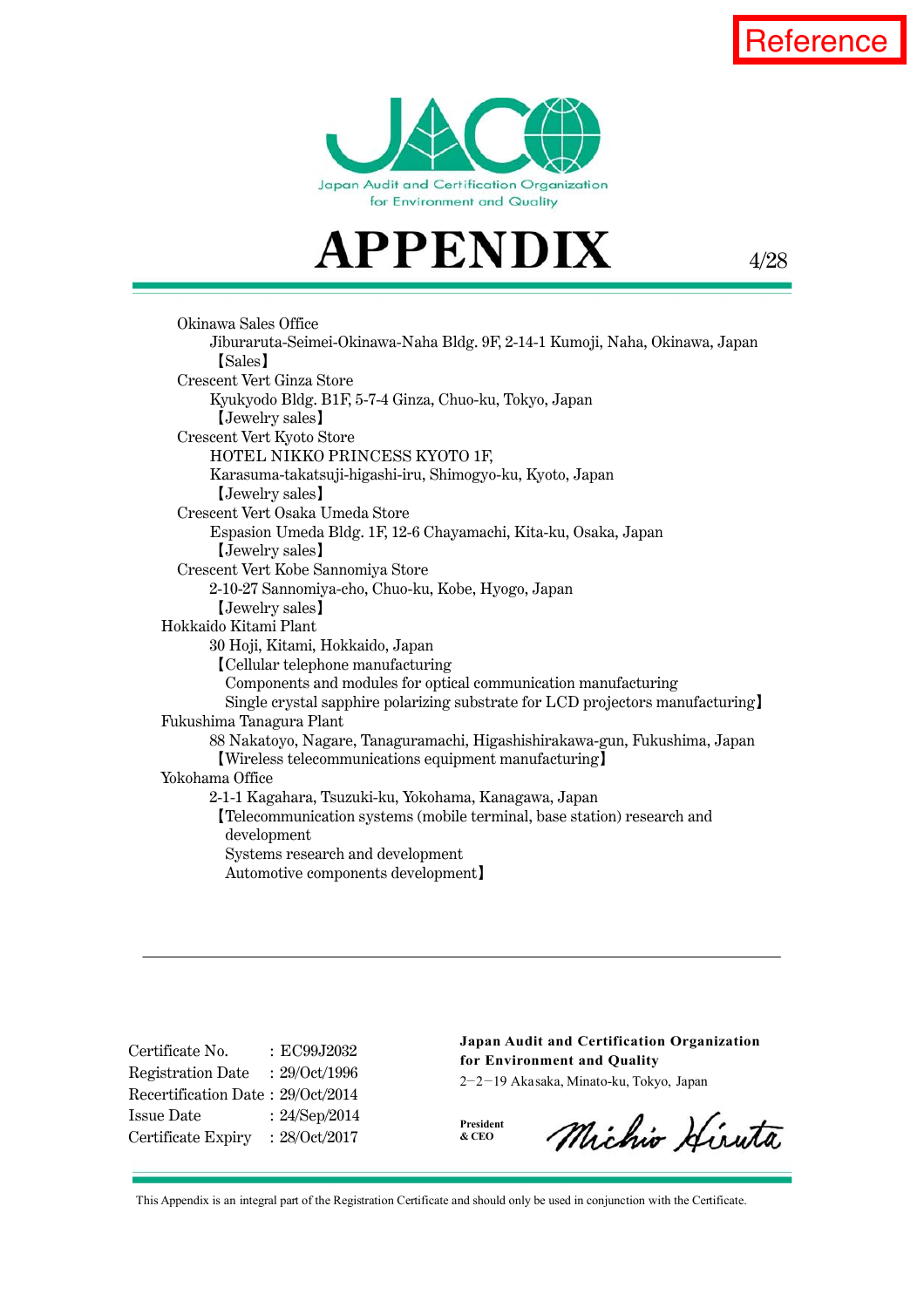



Nagano Okaya Plant 3-11-1 Osachikohagi, Okaya, Nagano, Japan 【Thermal print head manufacturing Cutting tool manufacturing Sapphire base manufacturing】 Mie Ise Plant 600-10 Shimono-cho, Ise, Mie, Japan 【Solar panel manufacturing】 Gamo/ Yokaichi Plant Shiga Gamo Plant 10-1 Kawai-cho, Higashiomi, Shiga, Japan 【Fine ceramic components manufacturing Electronic parts manufacturing】 Shiga Yokaichi Plant 1166-6 Hebimizo-cho, Higashiomi, Shiga, Japan 【Solar cells manufacturing, research and development Fine ceramic components manufacturing】 Shiga Yasu Plant 800 Ichimiyake, Yasu, Shiga, Japan 【Solar cells manufacturing, research and development LCDs manufacturing, research and development, sales and business of headquarters Building lease management and basic utility service business】 Kyoto Fushimi Office 11-17 Kogahonmachi, Fushimi-ku, Kyoto, Japan 【Jewelry manufacturing and development Application products service】 R&D Center, Keihanna 3-5-3 Hikaridai, Seika-cho, Soraku-gun, Kyoto, Japan 【Research and development】

Certificate No. : EC99J2032 Registration Date : 29/Oct/1996 Recertification Date : 29/Oct/2014 Issue Date : 24/Sep/2014 Certificate Expiry : 28/Oct/2017

**Japan Audit and Certification Organization for Environment and Quality** 

2-2-19 Akasaka, Minato-ku, Tokyo, Japan

**President & CEO** 

Michio Hiruta